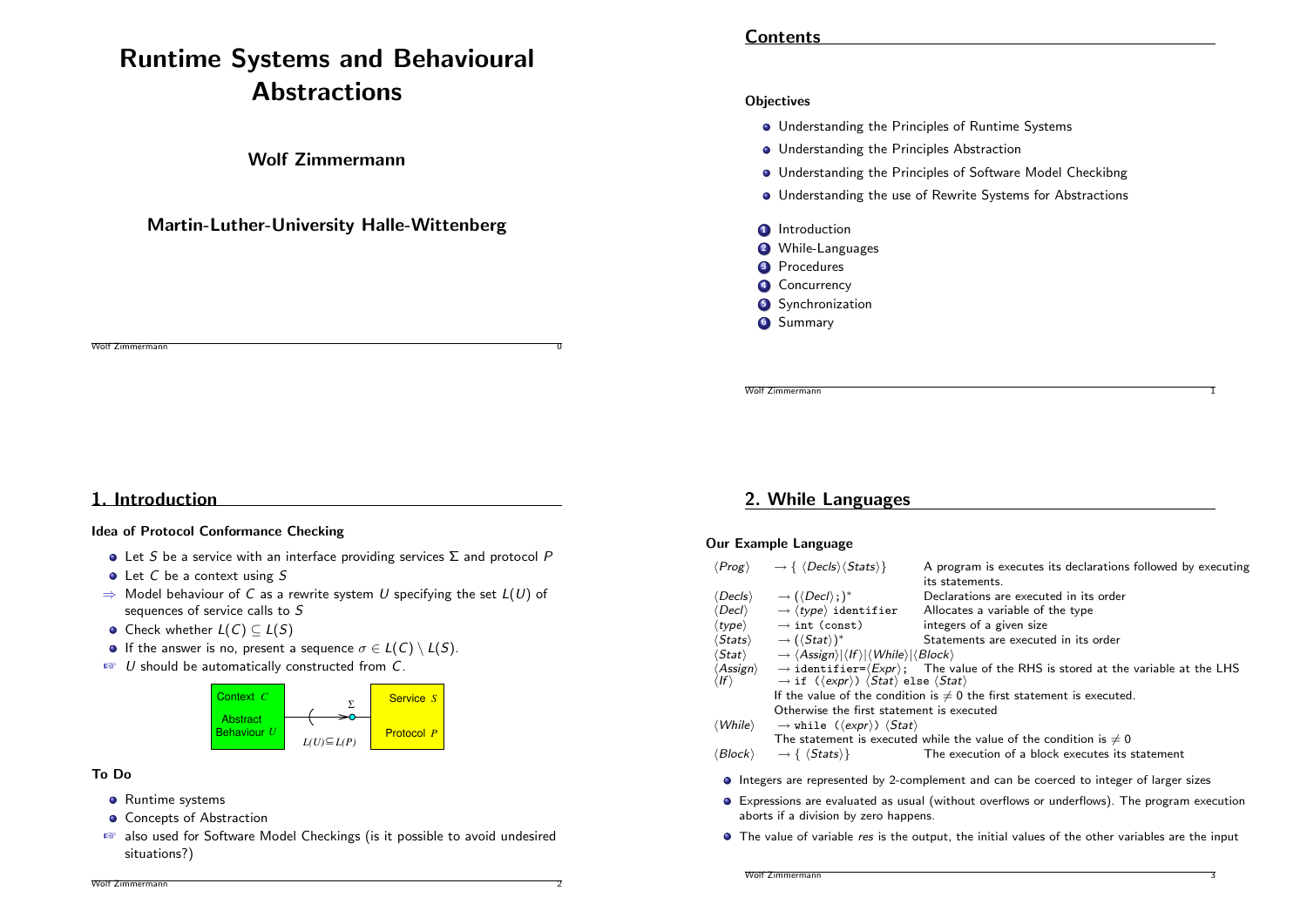|         |                     |   | $Q \triangleq \{(q_i, x, y, r): 0 \le i \le 9, -8 \le x, y, r \le 7\}$                                |
|---------|---------------------|---|-------------------------------------------------------------------------------------------------------|
|         | $\{$ int $x(4)$ ;   |   | $\triangleq \{(q_0, x, y, r): -8 \leq x, y, r \leq 7\}$                                               |
|         | int $y(4)$ ;        | F | $\triangleq \{(q_9, x, y, r): -8 \leq x, y, r \leq 7\}$                                               |
|         | int $res(4)$ ;      |   | $\{(q_0, x, y, r) \rightarrow (q_1, x, y, r) : 0 \le x, y \le 7, -8 \le r \le 7\}$<br>$\triangleq$    |
| $q_0$ : | if $(x>0$ & $xy>0)$ |   | $\{(q_0, x, y, r) \rightarrow (q_8, x, y, r) : -8 \le x, y \le 0, -8 \le r \le 7\}$<br>$\cup$         |
| $q_1$ : | $res=0$ ;           |   | $\{(q_1, x, y, r) \rightarrow (q_2, x, y, 0) : -8 \le x, y \le 7, -8 \le r \le 7\}$<br>U              |
| $q_2$ : | while $(x!=y)$      |   | $\{(q_2, x, y, r) \rightarrow (q_3, x, y, r) : -8 \le x, y \le 7, x \ne y, -8 \le r \le 7\}$<br>U     |
| $q_3$ : | if $(x>y)$          |   | $\{(q_2, x, y, r) \rightarrow (q_6, x, y, r) : -8 \le x, y \le 7, x = y, -8 \le r \le 7\}$<br>U       |
| $q_4$ : | $x=x-y;$            |   | $\{(q_3, x, y, r) \rightarrow \{(q_4, x, y, r) : -8 \leq y < x \leq 7, -8 \leq r \leq 7\}$<br>U       |
| $q_5$ : | else y=y-x;         |   | $\{(q_3, x, y, r) \rightarrow \{(q_5, x, y, r) : -8 \le x \le y \le 7, -8 \le r \le 7\}$<br>U         |
| $q_6$ : | $res=x$ ;           |   | $\{(q_4, x, y, r) \rightarrow (q_2, x - y, y, r) : -8 \le x, y \le 7, x \ne y, -8 \le r \le 7\}$<br>U |
| $q_7$ : |                     |   | $\{(q_5, x, y, r) \rightarrow (q_2, x, y - x, r) : -8 \le x, y \le 7, x \ne y, -8 \le r \le 7\}$<br>U |
| $q_8$ : | else res=-1;        |   | $\{(q_6, x, y, r) \rightarrow (q_7, x, y, x) : -8 \le x, y \le 7, -8 \le r \le 7\}$<br>U              |
| $q_9$ : |                     |   | $\{(q_7, x, y, r) \rightarrow (q_9, x, y, r) : -8 \le x, y \le 7, -8 \le r \le 7\}$<br>U              |
|         |                     |   | $\{(q_8, x, y, r) \rightarrow (q_9, x, y, -1) : -8 \le x, y \le 7, -8 \le r \le 7\}$<br>U             |

• For each statement and block end there is a program point

- State  $\triangleq$  values of variables and program point
- State transition rules formally define the semantics of the statement
- **•** Execution according to the execution order
- Several initial states (for each value of variable)
- Possible alphabet could be the statements (here not considered)
- Final state is the state at the block end of the program

Wolf Zimmermann 5

# **Discussion**

Wolf Zimmermann

#### **Observations**

- Program semantics of while-programs can be represented as a finite state machine, if all data types are finite types
- ☞ Holds for all programs without procedures, concurrency, exceptions
- However, number of states is horribly large (state explosion problem)

### Software Model Checking

Does the finite state machine A defining the program semantics satisfy a certain property?

- Let G be the graph representation for A.
- Is the final state always being reached?
- ☞ Is G acyclic?
- $\Rightarrow$  If not the program may not terminate.
- Can the final state be reached?
- ☞ Is there a path from an initial state to a final state in G?
- $\Rightarrow$  If not, the program never terminates.
- $\bullet$  Other properties  $\varphi$  can be checked by jumps:

$$
\begin{array}{l} \vdots \\ \hat{q} : \cdots \end{array} / \text{property } \varphi \text{ must hold} \\ q : \text{if } (\neg \varphi) \text{ goto } q \\ q' : \cdots \end{array}
$$

.

q

 $\Rightarrow$  Is there a path from the initial state to  $q'$ ?

#### Wolf Zimmermann

### Abstraction

### **Objective**

Reduce the number of states

### Idea

Define a finite state machine  $A\triangleq (Q',I',F',\rightarrow')$  such that  $|Q'|\ll |Q|$  and there is mapping  $\alpha: \pmb Q \to \pmb Q'$  satisfying the following properties:

\n- $$
\alpha(I) \subseteq I'
$$
 and  $\alpha(F) \subseteq \alpha(F')$
\n- $\alpha(q) \longrightarrow \alpha(\hat{q})$
\n- If  $q \to \hat{q}$  then  $\alpha(q) \to \alpha(\hat{q})$ :  $\alpha \upharpoonright$
\n- $q \longrightarrow \hat{q}$
\n

Wolf Zimmermann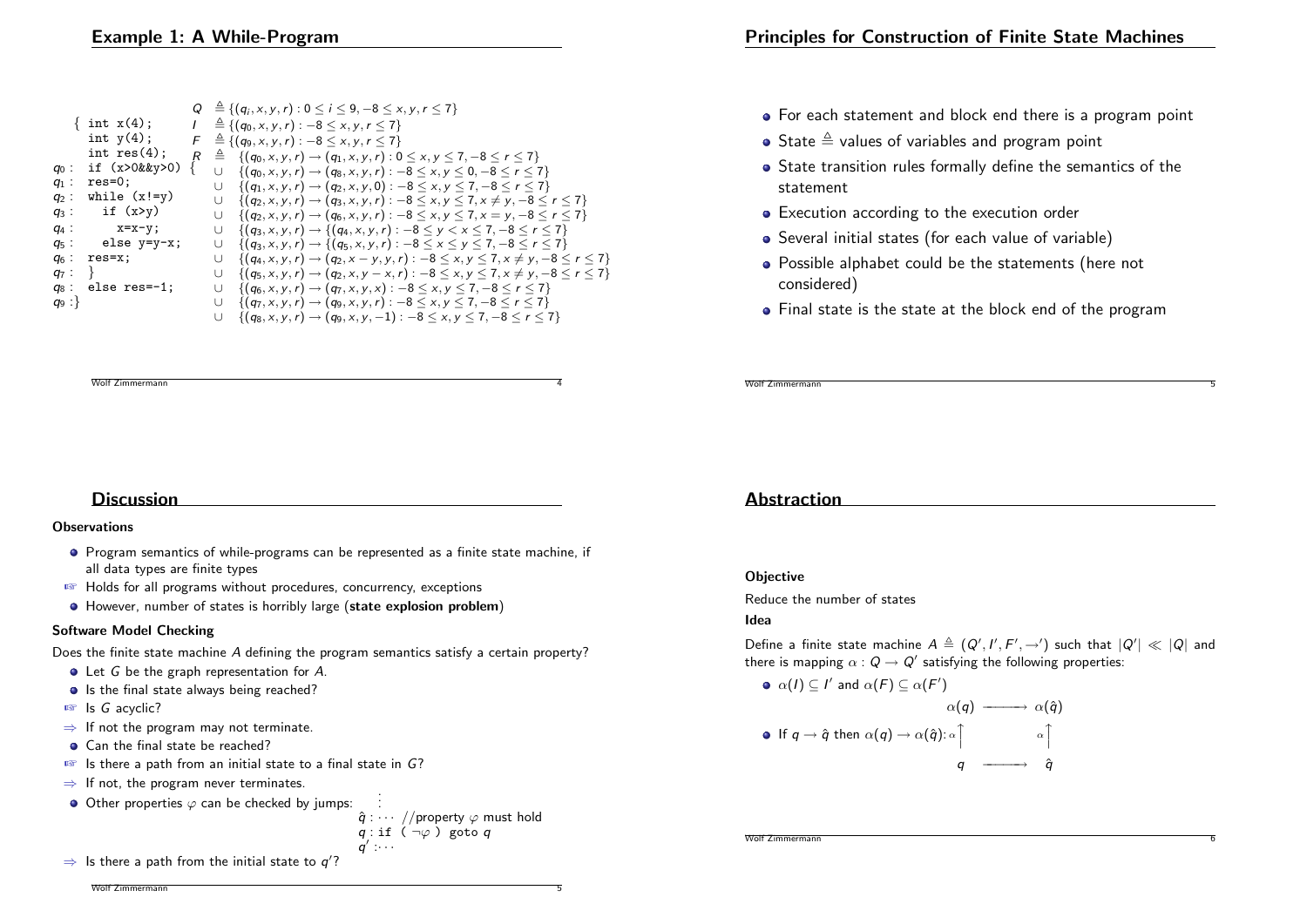### Example 2: Abstraction of the FSM in Example 1



### Example 3: Protocol Conformance Checking



### **Discussion**

- Abstraction may increase feasability of model checking
- However, the price to pay are false negatives
- Application to protocol conformance checking:



- Let  $\Sigma$  be the alpabet of the finite state machine U specifying the behaviour of C
- For a service call  $q$  : A. $f(\cdots);$   $q'$  : add a transition  $q \stackrel{f}{\rightarrow} q'$
- $\sqrt[\text{\tiny{I\!\!\mathcal{S}}\xspace}$  We write  $q\stackrel{f}{\rightarrow}q'$  instead of  $q f\rightarrow q'$
- $\Rightarrow$   $L(U)$  is a superset of the sequence of service calls being executed
- $\Rightarrow$  Protocol conformance checking  $L(U) \subseteq L(P)$  for two finite state machines
- ☞ False negative are possible because of abstraction.

Wolf Zimmermann

### 2. Procedures

#### **Objectives**

| Add procedures to the while language: | $\langle Prog \rangle$   | $\rightarrow \langle Decls \rangle^* \langle Proc \rangle^* \{ \langle Decls \rangle \langle Stats \rangle \}$                                |
|---------------------------------------|--------------------------|-----------------------------------------------------------------------------------------------------------------------------------------------|
|                                       | $\langle Proc\rangle$    | $\rightarrow$ (type) identifier (( $\langle \text{Pars} \rangle   \lambda$ )) { $\langle \text{Decls} \rangle \langle \text{Stats} \rangle$ } |
|                                       | (Pars)                   | $\rightarrow \langle Par \rangle ( \ , \langle Par \rangle )^*$                                                                               |
|                                       | (Par)                    | $\rightarrow$ (type) identifier                                                                                                               |
|                                       | $\langle$ Stat $\rangle$ | $\rightarrow \cdots$ $ \langle$ Call $\rangle$ $ \langle$ Ret $\rangle$                                                                       |
|                                       | (Call)                   | $\rightarrow$ identifier (( $\langle \text{Args} \rangle$ ));                                                                                 |
|                                       | (Ret)                    | $\rightarrow$ return $(\langle Expr \lambda\rangle);$                                                                                         |
|                                       |                          |                                                                                                                                               |

- $\langle \text{Args} \rangle \longrightarrow \langle \text{Expr} \rangle ( \, , \langle \text{Expr} \rangle )^*$
- A procedure with return type void $\triangleq$ int(0) is called proper.
- Any other procedure is called a function.
- A procedure call allocates the parameters and local variables, passes the arguments by value to the corresponding parameters, and then executes the statements.
- A function call allocates in addition a return parameter. This must be last argument in a function call which must be a variable.
- **If a return statement is being executed then the execution continues with the** statement after the corresponding call.
- In case of a function, the return statement must have an expression. Its value is stored at the last argument.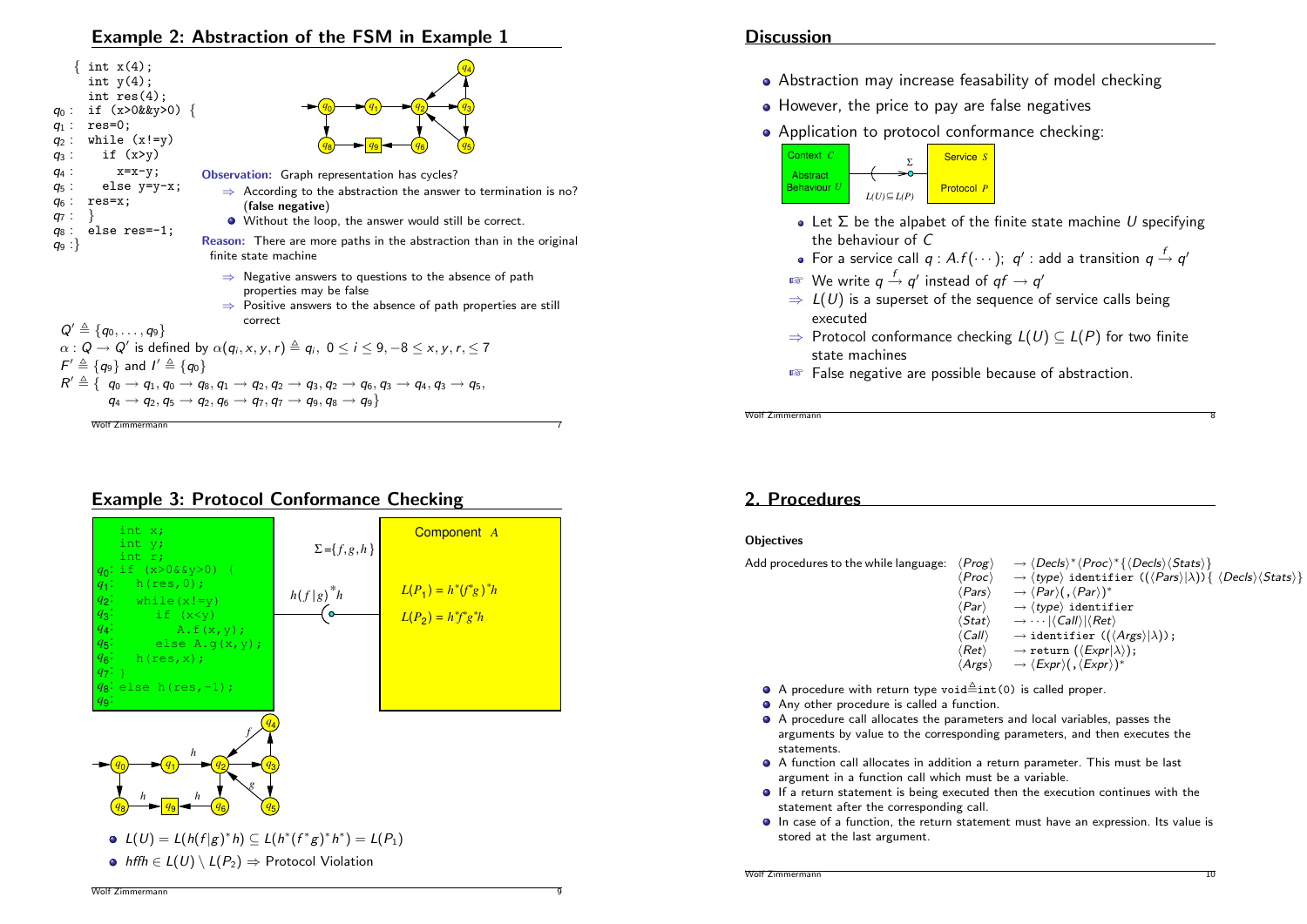### Example 5: Procedure Calls



- **•** The state of the caller must be remembered
- **O** The callee starts its execution with the first statement
- ⇒ Behaves as a stack
- ⇒ Runtime systems maintains call stack
- **•** Transition rules should only be applied to the top of stack elements
- **O** Introduce a new state z

Wolf Zimmermann 11

Example 5: Procedure Calls and Global Variables



- Semantics is a pushdown machine Π
- $\bullet$  The language accepted is the set of sequences on calls on  $f$  and  $g$  $L(\Pi) = \{f^{n+1}g^n : n \in \mathbb{N}\}\$
- $\mathbb{F}$   $L(\Pi)$  is not a regular language, but it is context-free

#### **Observations**

- **•** Semantics defines a pushdown machine
- Only 1 state but a huge stack alphabet:  $|S| = 2 \cdot 2^4 + 10 \cdot 2^4 \cdot 2^4 = 2592$ (for 32-bit integers  $|S| \approx 1.8 \cdot 10^{20}$ )
- The language accepted by the pushdown machine is the possible sequence of calls to f and  $g: L(f((fg)^* | f(gf)^*))$

#### Problems

- How to model global variables?
- How to avoid the artifical state?

Global Variables  $x_1, \ldots, x_n$ 

Idea: Include them into a global state.

- $Q \triangleq \{(x_1, \ldots, x_n) : x_i \in 2^{-b_i} \leq x_i < 2^{b_i} \text{ where } \text{int}(b_i) \text{ is the type of } x_i\}$
- $\bullet$  Replaces the artificial state z
- There is only one global state, if the program has no global variables: ()

Wolf Zimmermann 12

**Discussion** 

#### **Observations**

- Program semantics of while-programs with procedures and global variables can be represented as a pushdown machine, if all data types are finite types
- ☞ Holds for all programs without concurrency, exceptions
- $\bullet$  However, number of states and the size of the stack alphabet is horribly large (state explosion problem)

#### Software Model Checking

Does the pushdown machine A defining the program semantics satisfy a certain property?

. .

- Is the final state always being reached?
- $\Rightarrow$  If not, the program may not terminate.
- Can the final state be reached?
- $\Rightarrow$  If not, the program never terminates.
- $\bullet$  Other properties  $\varphi$  can be checked by jumps:



 $\Rightarrow$  Is there a path from the initial state to  $q'$ ?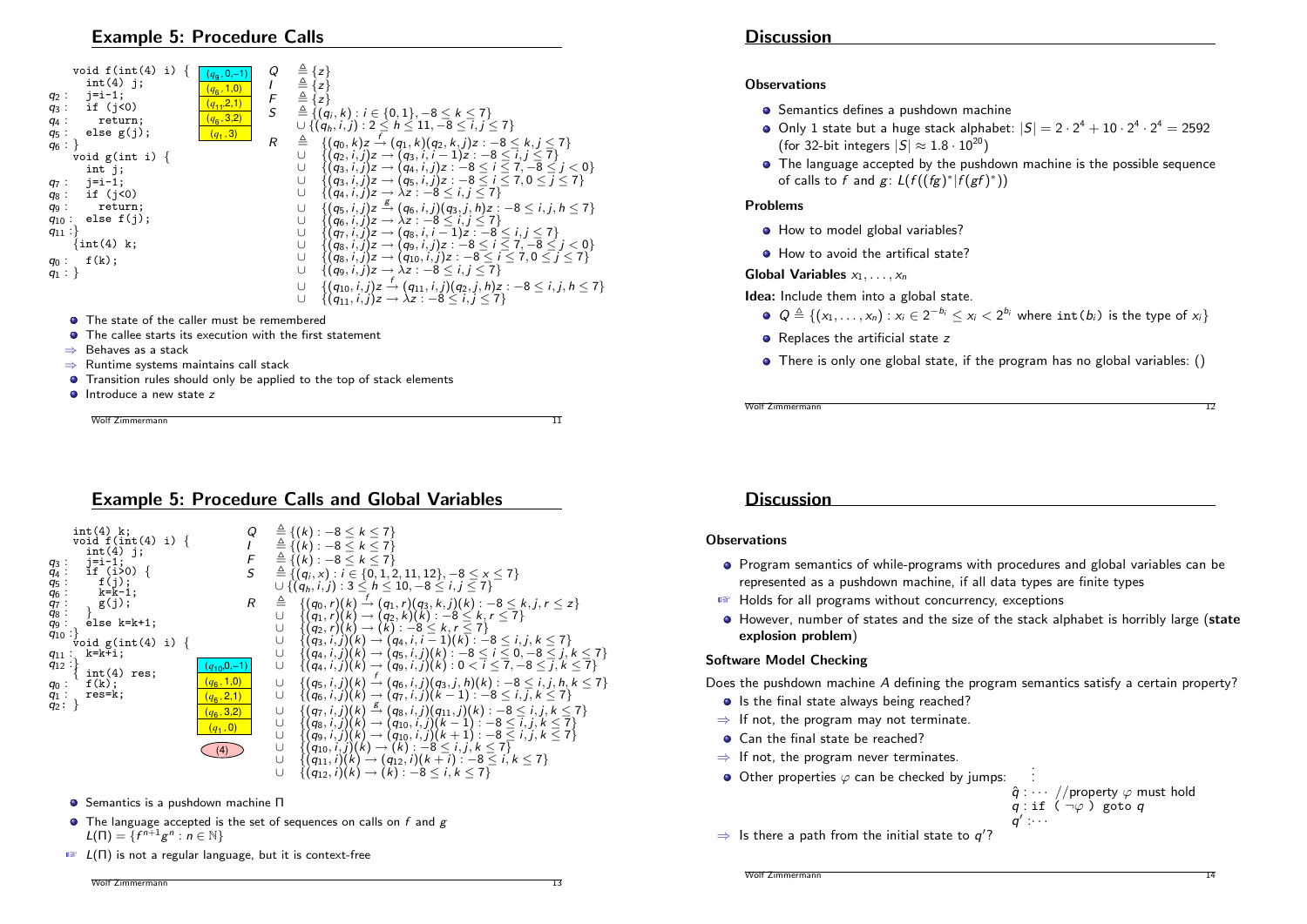### Abstraction

#### **Objectives**

- Reduce the number of states
- Reduce the size of the stack alphabet

### Idea

Let  $A \triangleq (T, Q, R, I, F, S, s_0)$  Define a pushdown machine A'  $\hat{\mathcal{C}}$  $(\,T',Q',R',I',F',S',s_0')$  such that  $|Q'|\ll |Q|,\,|S'|\ll |S|$  and there are mappings  $\alpha: \pmb Q \to \pmb Q',\ \beta: \pmb S \to \pmb S'$  satisfying the following properties:

\n- \n
$$
\alpha(I) \subseteq I'
$$
 and  $\alpha(F) \subseteq \alpha(F')$ \n
\n- \n If  $sq \stackrel{a}{\rightarrow} \hat{s}\hat{q} \in R$ ,  $a \in T \cup \{\lambda\}$  then  $\beta^*(s)\alpha(q) \stackrel{a}{\rightarrow} \hat{s}\hat{q} \in R$ ,  $\beta^*(s)\alpha(q) \stackrel{a}{\longrightarrow} \beta^*(\hat{s})\alpha(\hat{q})$ \n
\n- \n $\alpha, \beta^*$ \n
\n- \n $\alpha$ \n
\n- \n $\alpha$ \n
\n- \n $\alpha$ \n
\n- \n $\alpha$ \n
\n- \n $\alpha$ \n
\n- \n $\alpha$ \n
\n- \n $\alpha$ \n
\n- \n $\alpha$ \n
\n- \n $\alpha$ \n
\n- \n $\alpha$ \n
\n- \n $\alpha$ \n
\n- \n $\alpha$ \n
\n- \n $\alpha$ \n
\n- \n $\alpha$ \n
\n- \n $\alpha$ \n
\n- \n $\alpha$ \n
\n- \n $\alpha$ \n
\n- \n $\alpha$ \n
\n- \n $\alpha$ \n
\n- \n $\alpha$ \n
\n- \n $\alpha$ \n
\n- \n $\alpha$ \n
\n- \n $\alpha$ \n
\n- \n $\alpha$ \n
\n- \n $\alpha$ \n
\n- \n $\alpha$ \n
\n- \n $\alpha$ \n
\n- \n $\alpha$ \n
\n- \n $\alpha$ \n
\n- \n $\alpha$ \n
\n- \n $\alpha$ \n
\n- \n

Wolf Zimmermann 15

# Getting Rid of the State z in context-free system Π

$$
R' \triangleq \{ \begin{array}{l} q_1 \stackrel{f}{=} \{ \begin{array}{l} q_3. q_1, q_1 \rightarrow q_2, q_2 \rightarrow \varepsilon, q_3 \rightarrow q_4, q_4 \rightarrow q_5, q_5 \stackrel{f}{\rightarrow} q_3. q_6, q_6 \rightarrow q_7, \\ q_7 \stackrel{g}{\rightarrow} q_{11}. q_8, q_8 \rightarrow q_{10}, q_9 \rightarrow q_{10}, q_{10} \rightarrow \varepsilon, q_{11} \rightarrow q_{12}, q_{12} \rightarrow \varepsilon \} \end{array} \end{array}
$$

#### Other Definition of a Derivation Relation

Make concatenation explicit by the operator . and let stack grow from right to left **■** Specify the derivation relation  $\Rightarrow$  by inference rules:

• Specity the derivation relation 
$$
\Rightarrow
$$
 by inference in  $u \rightarrow v \in R$   $u \stackrel{x}{\rightarrow} v \quad v \stackrel{y}{\rightarrow} w$ 

$$
\overline{u.s \Rightarrow v.s} \qquad \overline{u \overset{\lambda}{\Rightarrow} u} \qquad \overline{u \overset{\lambda}{\Rightarrow} u}
$$
\n
$$
\bullet \quad L(\Pi) \overset{\triangle}{=} \{x \in T^* : q_0 \overset{\times}{\Rightarrow} \varepsilon\}
$$

 $q_0 \stackrel{f}{\Rightarrow} q_3.q_1 \Rightarrow q_4.q_1 \Rightarrow q_5.q_1 \stackrel{f}{\Rightarrow} q_3.q_6.q_1 \Rightarrow q_4.q_6.q_1 \Rightarrow q_5.q_6.q_1 \stackrel{f}{\Rightarrow} q_3.q_6.q_0q_1 \Rightarrow q_4.q_6.q_1$  $\Rightarrow$   $\mathsf{q}_5.\mathsf{q}_6.\mathsf{q}_6.\mathsf{q}_1 \Rightarrow$   $\mathsf{q}_3.\mathsf{q}_6.\mathsf{q}_6.\mathsf{q}_6.\mathsf{q}_1 \Rightarrow$   $\mathsf{q}_4.\mathsf{q}_6.\mathsf{q}_6.\mathsf{q}_1 \Rightarrow$   $\mathsf{q}_9.\mathsf{q}_6.\mathsf{q}_6.\mathsf{q}_1 \Rightarrow$   $\mathsf{q}_{10}.\mathsf{q}_6.\mathsf{q}_6.\mathsf{q}_1 \Rightarrow$   $\mathsf{q}_6.\mathsf{q}_6.\mathsf{q}_6$  $\Rightarrow$  q<sub>7</sub>.q<sub>6</sub>.q<sub>6</sub>.q<sub>1</sub> ⇒ q<sub>1</sub>.q<sub>8</sub>.q<sub>6</sub>.q<sub>6</sub>.q<sub>1</sub> ⇒ q<sub>12</sub>.q<sub>8</sub>.q<sub>6</sub>.q<sub>6</sub>.q<sub>1</sub> ⇒ q<sub>8</sub>.q<sub>6</sub>.q<sub>6</sub>.q<sub>1</sub> ⇒ q<sub>8</sub>.q<sub>6</sub>.q<sub>1</sub> ⇒ q<sub>10</sub>.q<sub>6</sub>.q<sub>5</sub>.q<sub>1</sub> ⇒ q<sub>1</sub> ⇒  $q_7.q_6.q_1 \stackrel{1}{\Rightarrow} q_{11}.q_8.q_6.q_1 \Rightarrow q_{12}.q_8.q_6.q_1 \Rightarrow q_8.q_6.q_1 \Rightarrow q_{10}.q_6.q_1 \Rightarrow q_6.q_1 \Rightarrow q_7.q_1 \stackrel{1}{\Rightarrow} q_{11}.q_8.q_1$  $\Rightarrow$  q<sub>12</sub>.q<sub>8</sub>.q<sub>1</sub>  $\Rightarrow$  q<sub>8</sub>.q<sub>1</sub>  $\Rightarrow$  q<sub>1</sub>  $\Rightarrow$  q<sub>2</sub>  $\Rightarrow$   $\varepsilon$ 

# Example 5: Abstraction of a Pushdown Machine



# Getting Rid of the State z in context-free system Π

### **Observation**

The single state z is only be needed to avoid that the rewrite system changes stack symbols other than the top of the stack.

Without z, Example 5 would allow the following derivation:

 $q_0 \Rightarrow q_1q_3 \Rightarrow q_2q_3 \Rightarrow q_3 \Rightarrow q_4 \Rightarrow q_9 \Rightarrow q_{10} \Rightarrow \epsilon$ 

- **EX** It is necessary to introduce a empty string  $\varepsilon$  on the stack alphabet in order to distinguish it from  $\lambda$  (the empty string over the terminal symbols)
- $\Rightarrow$  Change derivation relation such that only top of stack elements are considered

```
Wolf Zimmermann
```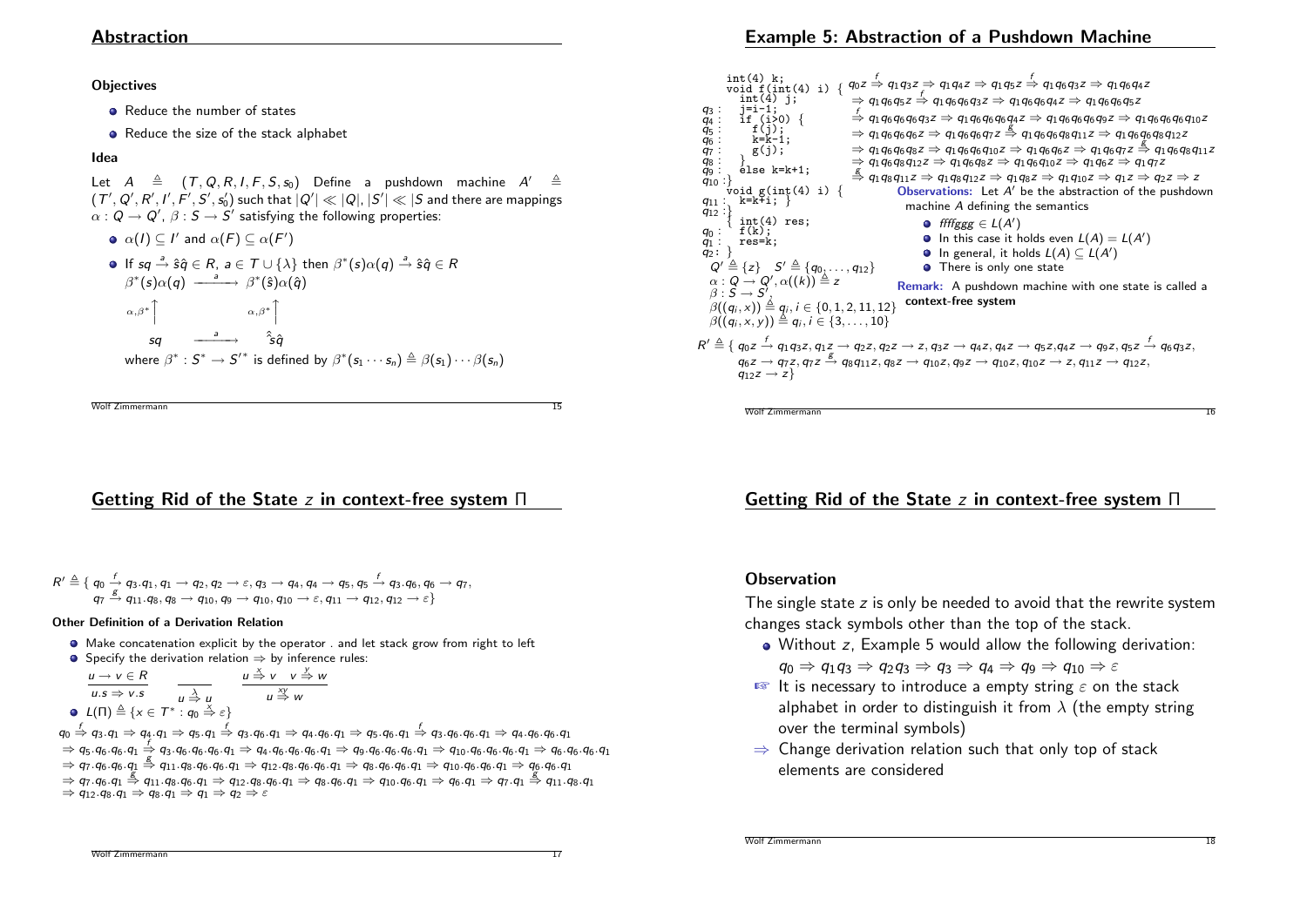### **Discussion**

- Abstraction may increase feasability of model checking
- However, the price to pay are false negatives
- Application to protocol conformance checking:



- Let  $\Sigma$  be the alpabet of the pushdown machine U specifying the behaviour of C
- For a service call  $q$  : A.f $(\cdots);$   $q'$  : add a transition  $q\stackrel{f}{\rightarrow}q'$
- Internal procedure calls are not labelled with the procedure name
- $\sqrt[\text{\tiny{I\!\!R}\!]}$  We write  $q \stackrel{f}{\rightarrow} q'$  instead of  $q f \rightarrow q'$
- $\Rightarrow$   $L(U)$  is a superset of the sequence of service calls being executed
- $\Rightarrow$  Protocol conformance checking  $L(U) \subseteq L(P)$  where  $L(U)$  is a context-free language and  $L(P)$  a regular language
- ☞ False negatives are possible because of abstraction.

Wolf Zimmermann 18

# Example 6: Asynchronous vs. Synchronous Procedures

- <span id="page-5-0"></span>**ORecursive Programs:** Behaviour can be modeled by pushdown machines
	- We only consider control-flow
	- $\Rightarrow$  Stack frames contain program points
	- $\Rightarrow$  State (stack) is a sequence of program points

### Recursive and Concurrent Programs:



- Any top of stack elements can perform state transition in any order (interleaving semantics
- $\bullet$  A cactus stack  $k$  can be represented as a process-algebraic expression
- $\Rightarrow$  Behaviour of recursive and concurrent programs can be modeled by **Process Rewrite** Systems

3. Concurrency

# Asynchronous vs. Synchronous Procedures

### Synchronous Procedures: Usual procedure execution

- Callee starts with its execution
- Caller waits until callee has been completed and returns

Aynchronous Procedures:  $\bullet$  Callee starts with its execution

Caller continues its execution concurrently to the callee

There is no synchronization except that the procedure contain the asynchronous procedure call only can return if the callee has been completed.

### Problem

A stack cannot model the runtime behaviour of concurrent execution.

### Remark

In the following, we abstract from the variable values and only consider the resulting abstract semantics.

Wolf Zimmermann 19

# Modelling Asynchronous Procedure Calls





### Interleaving Semantics

Any applicable transitions rules can be executed in any order

Inference Rules: 
$$
\frac{u \stackrel{3}{\Rightarrow} v}{u \parallel w \stackrel{3}{\Rightarrow} v \parallel w} \qquad \frac{u \stackrel{3}{\Rightarrow} v}{w \parallel u \stackrel{3}{\Rightarrow} w \parallel v}
$$

Returning From Asynchronous Procedures:  $q \rightarrow \lambda$  and  $q \parallel \varepsilon = \varepsilon \parallel q = q$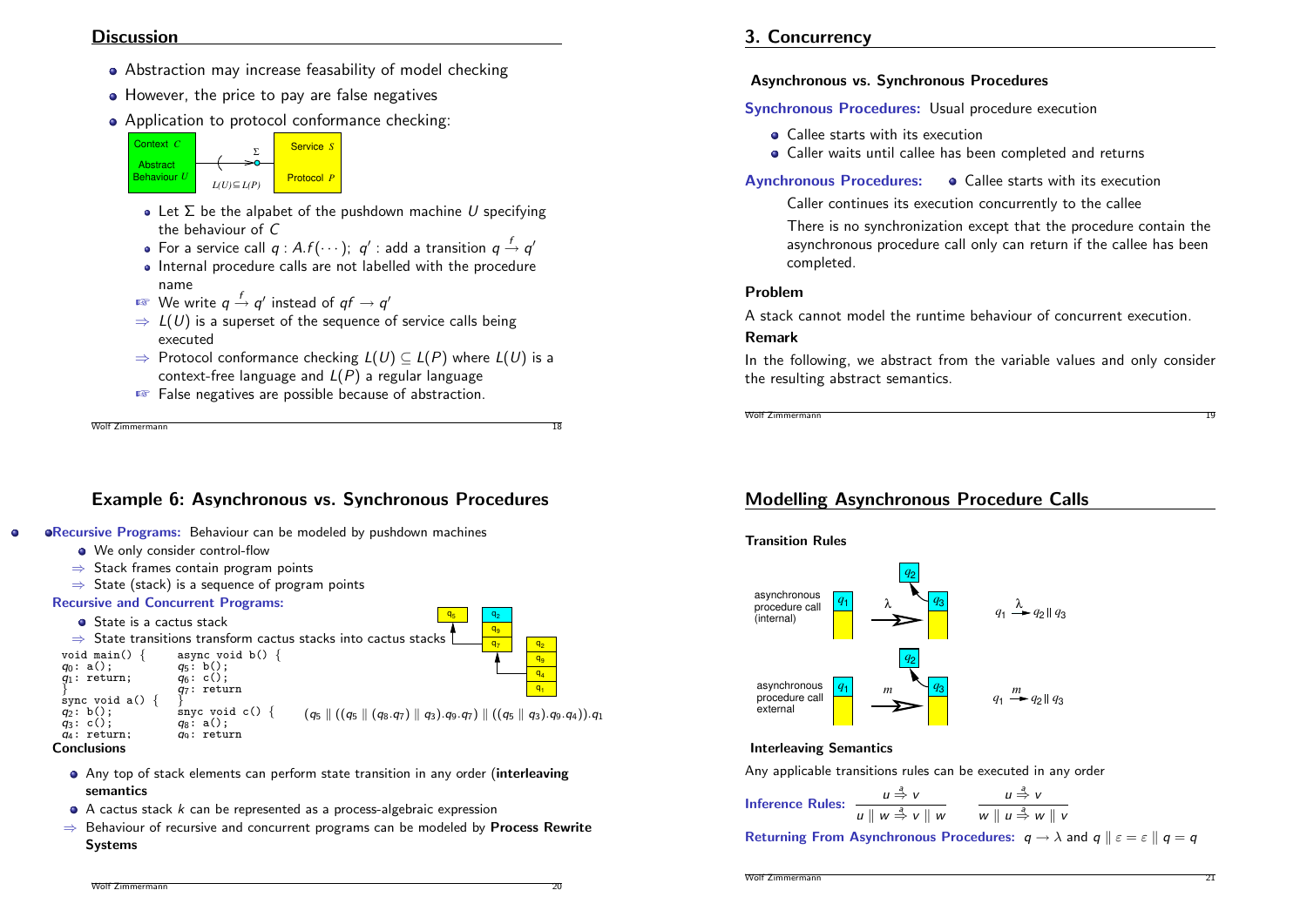# Modelling Semantics for Synchronous and Asynchronous Procedures

#### Transition Rules for Abstract Service Semantics

- **•** Rewrite rules should include the names of services
- ⇒ Process rewrite rules<br> $q_i \stackrel{\lambda}{\rightarrow} q_i$  in
	- qi
	- $\begin{array}{c}\n\stackrel{\wedge}{\longrightarrow} q_j$  internal transition to next instruction<br>  $\stackrel{\wedge}{\longrightarrow} q_k. q_j$  internal procedure call  $(q_k$  is first inst qi  $\overrightarrow{A}$  q<sub>k</sub> .q<sub>j</sub> internal procedure call (q<sub>k</sub> is first instruction)<br> $\overrightarrow{A}$  q<sub>i</sub> q<sub>k</sub> call of synchronous service *a*
	- qi  $\frac{\partial}{\partial y} \dot{q}_j \dot{q}_k$  call of synchronous service a<br>  $\frac{\partial}{\partial z} \varepsilon$  return from procedure/service
	- qi return from procedure/service
	- qi  $\stackrel{\lambda}{\rightarrow} q_k \parallel q_i$  internal call of asychronous procedure
	- $q_i$  $\frac{\partial}{\partial q} q_k \parallel q_l$  internation of asychronous provide a

#### Process Rewrite Systems (Mayr 1997)

Tuple  $\Pi \triangleq (Q, \Sigma, I, \rightarrow, F)$  where

- $\bullet$  Q is a finite set atomic processes (Here: program points of all components),
- $\bullet$   $\Sigma$  finite alphabet(Here: names of all services),
- $\bullet$   $I \in Q$  initial process(Here: start of program execution),
- $\bullet$   $F \subset PEXPR(Q)$  Menge final Processes (Here:  $\varepsilon$ ),
- **•** finite relation  $\rightarrow \subseteq PEXPR(Q) \times (\Sigma \cup \{\lambda\}) \times PEXPR(Q)$  (process rewrite rules), denoted as  $e \stackrel{a}{\rightarrow} e'$ .

```
Wolf Zimmermann
```
# **Discussion**

- <span id="page-6-0"></span>LHS of process rewrite rules are either atomic or have the form  $q \parallel q'$  where  $q$  and  $q'$  are atomic
- $\bullet \varepsilon$  is the identity of the sequentialn and the parallel operator
- If no parallel operator is used in the PRS, then the PRS corresponds to a pushdown system
- IF the LHS as well as the RHS of the process rewrite rules are atomic then the PRS corresponds to a finite state machine.
- $\bullet$   $L(\Pi)$  contains all interleavings of asynchronous executions.
- Abstraction from programs to PRS can be mechanized.
- Checking conformance to a protocol p can be reduced to  $L(\Pi) \stackrel{?}{\subseteq} L(\rho)$

# Application of Process Rewrite Rules



Process Rewrite Rules can only be applied to a top stack frame of the cactus stack

#### Direct Derivation:

 $\stackrel{a}{\Rightarrow} \in PEXPR(Q) \times (\Sigma \uplus {\lambda}) \times PEXPR(Q)$  ist defined by  $q_i \stackrel{a}{\rightarrow} v \in \Pi$  $q_i \stackrel{a}{\Rightarrow} v$  $u \stackrel{a}{\Rightarrow} v$  $u.w \stackrel{a}{\Rightarrow} v.w \quad u \parallel w \stackrel{a}{\Rightarrow} v \parallel w$ u <sup>a</sup>⇒ v  $u \stackrel{a}{\Rightarrow} v$  $w \parallel u \stackrel{a}{\Rightarrow} w \parallel v$ 

Derivation:  $\stackrel{x}{\Rightarrow}$  ∈ PEXPR(Q)  $\times$  Σ<sup>\*</sup>  $\times$  PEXPR(Q) defined by:

$$
\frac{u \stackrel{\lambda}{\Rightarrow} v \quad v \stackrel{a}{\Rightarrow} w}{u \stackrel{x_a}{\Rightarrow} w} q
$$

 $(q_5 \parallel ((q_5 \parallel (q_8,q_7) \parallel q_3).q_9,q_7) \parallel ((q_5 \parallel q_3).q_9,q_4)).q_1$ 

# 4. Synchronization

### Synchronization Statement sync f;

The execution of the synchronization statement sync f; continues only, if the previously called asynchronous procedure f has been completed.

Wolf Zimmermann 23

### Abstract Semantics

### Let

- $q_i$ : sync f; be a synchronization statement,
- $q_{i+1}$  be the program point afte  $q_i$ ,
- and  $q_i$  be any program point of a return statement in f or the last program point of f.
- $\Rightarrow$   $q_i \parallel q_i \rightarrow q_{i+1}$  is an abstract semantics of the synchronization statement